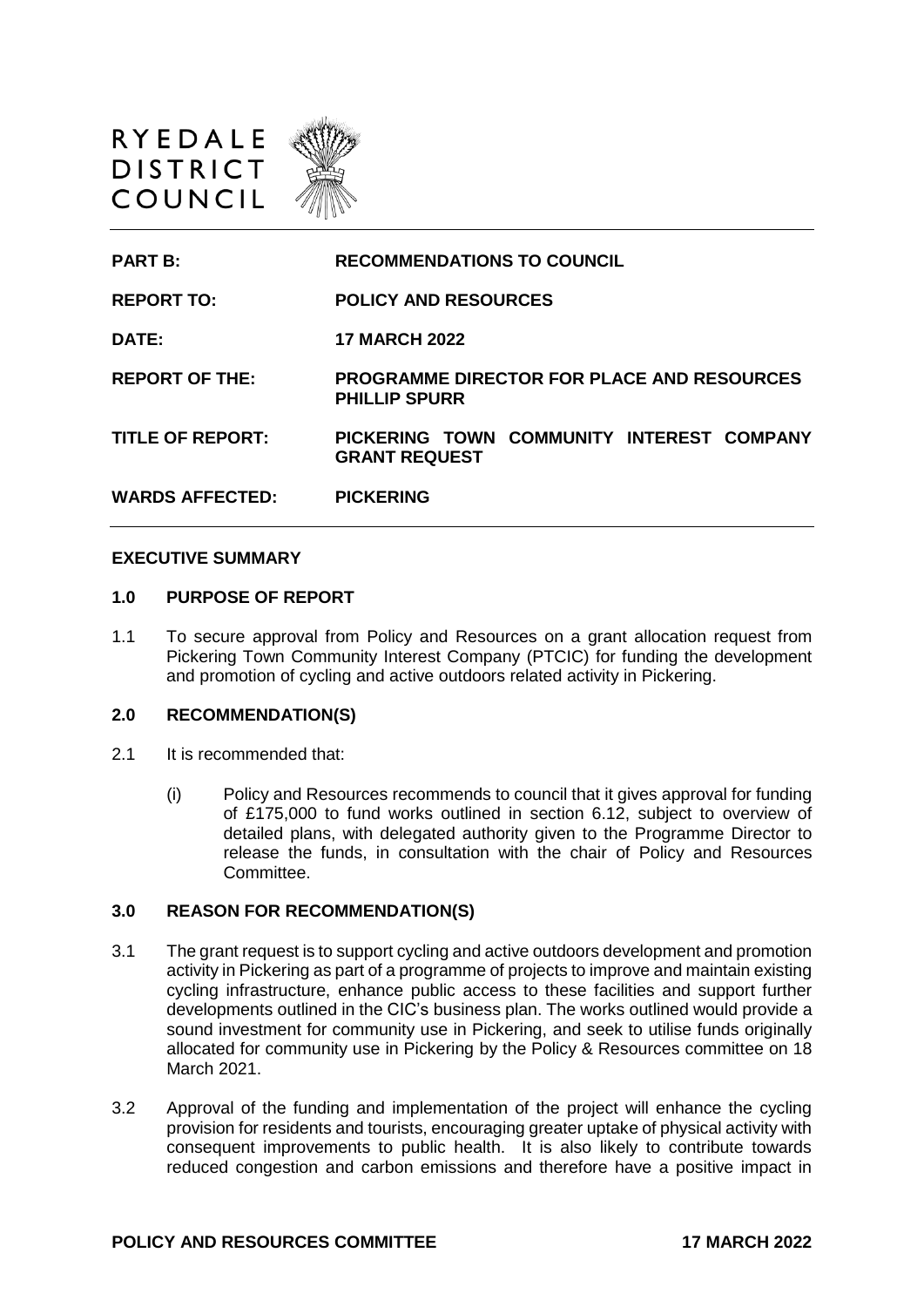relation to climate change.

3.3 A large number of businesses in Pickering and its environs paid for membership of Welcome to Yorkshire. With the recent demise of this organisation, there is an opportunity to support a locally focused organisation that can attract local business funding for the purposes of promoting the town.

# **4.0 SIGNIFICANT RISKS**

- 4.1 Pickering Town Community Interest Company's directors regard the works outlined in this report as a key aspect of the development of their business plan and to stimulate recovery for Pickering post-Covid. The CIC seeks funding from RDC to support these developments which they anticipate will be instrumental as part of the recovery of Pickering and help establish the town as a regional hub for outdoors activities. Without agreement of financial support there is concern that they will not be able to progress with the developments set out in the business plan and the opportunity this presents for Pickering.
- 4.2 This funding request is deemed essential to kick start activity and encourage further funding from other stakeholders, including Pickering Town Council, who have committed funding to developing the path between Newbridge Park and the Community Park. There is a substantial risk that if the project doesn't receive RDC support then other partners won't commit match funding or the management and or provision of activity contained within the CIC's business plan. Financial support would help unlock private sector income from businesses, whom due to the collapse of the towns business group (Pickering in Business), are currently not investing in the marketing or promotion of Pickering as a visitor destination.

### **5.0 POLICY CONTEXT AND CONSULTATION**

- 5.1 From April 2021, Pickering Town CIC members have met every fortnight with support from the Tourism & Development Officer to explore the current provision and opportunities that development of activity to support the outdoors sector would provide to Pickering and the wider Ryedale District with the facilities being accessible to all. The CIC membership consists of one Ryedale District Councillor, two Pickering Town Councillors, two private sector business representatives and one further Pickering resident.
- 5.2 Pickering Town CIC has developed a business plan for implementation on receipt of streams of funding (Appendix 1).
- 5.3 The Council Plan 2020-2024 and the Destination Development Plan 2020-23 highlight the ambition to support Ryedale's market towns and develop the outdoors activity sector. Investment in the activities outlined would support that aim and widen opportunities for business and tourism development as well as strengthening the District as a sustainable place to visit, also a key component of the Council's Climate Change Action Plan. The recent development of the Malton and Pickering cycle route also supports the foundations of developing this activity.
- 5.4 The project is fully in accordance with the recommendations outlined in the Councils Scrutiny Review into Climate Change as adopted by Council (11 April 2019) and in particular recommendation under 3d "Foster the use of alternatives to fossil fuels for travel through promotion of public transport, walking and cycling."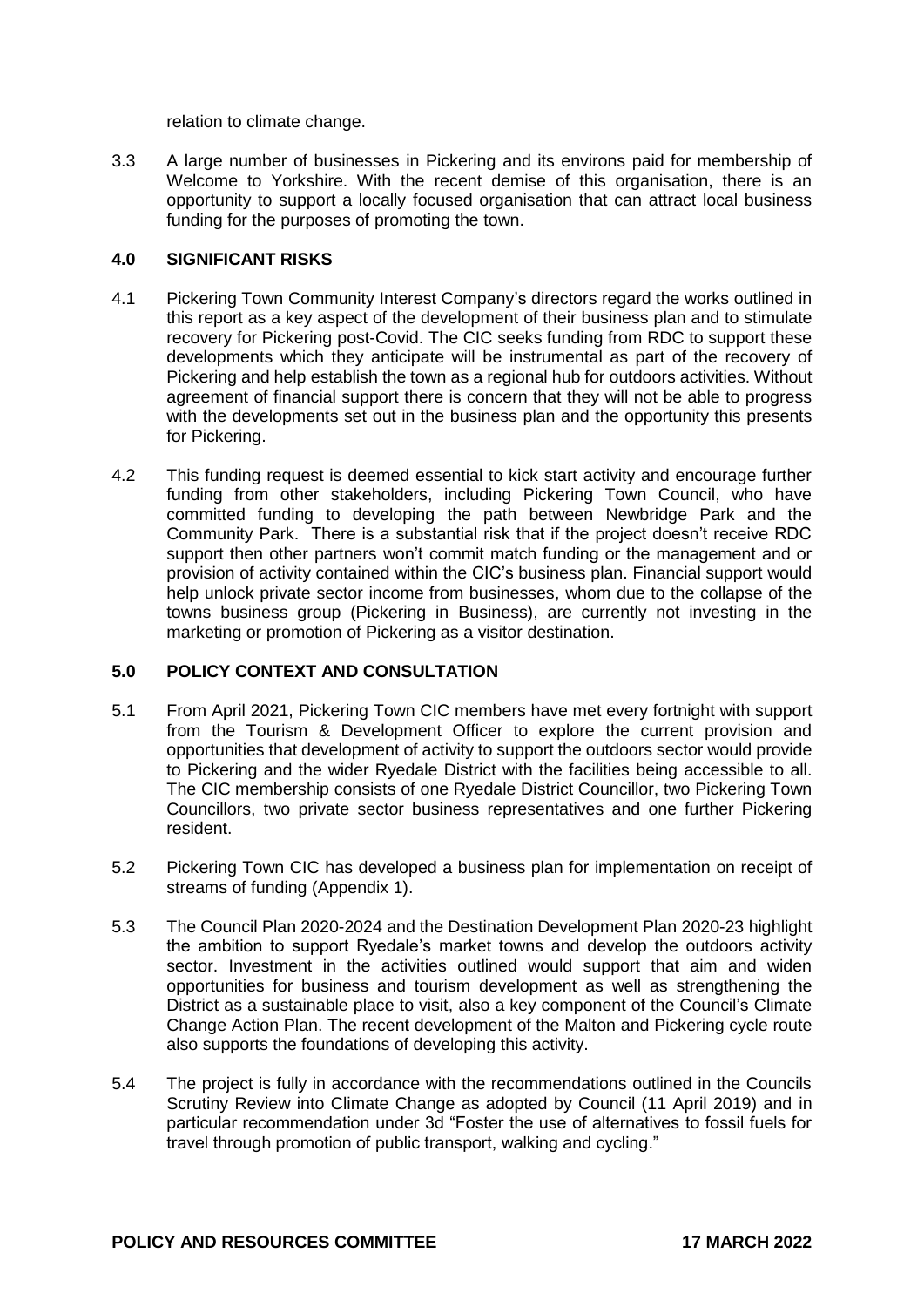# **REPORT**

# **6.0 REPORT DETAILS**

- 6.1 Pickering town CIC ("PTCIC") was established in 2021 in order to promote Pickering for the local community. The CIC comprises of personnel from a range of backgrounds who have experience in multidisciplinary business leadership roles, roles in the community and within the public sector and have shared aims on how the town could be developed for the benefit of the community.
- 6.2 At a meeting of Pickering Town Council on 6<sup>th</sup> April 2021, the council resolved that it is supportive of this initiative (PTCIC) and would like to appoint two members of the council as its representatives on a group to submit a bid for funding, and that other members of the council who wished to be involved in this project outside of this formal representation should be allowed to do this. The council appointed Councillor Lovejoy and Councillor Steadman as its representatives.
- 6.3 With the assistance of RDC, PTCIC applied for funds from the Community Renewal Fund to develop the activity set out in this report. Unfortunately, this bid was unsuccessful. PTCIC are also looking to raise funds from other organisations as well as RDC.
- 6.4 The projects that PTCIC are particularly focused on for RDC capital funding are relating to the Newbridge Park cycling area and the Welcome to Pickering website and social media sites relating to Welcome to Pickering. Numerous businesses in Pickering paid for membership of Welcome to Yorkshire. With the demise of this organisation, there is an opportunity to 'fill the gap' with a locally focused organisation that can attract local business funding.
- 6.5 The CIC have produced a business plan containing a series of aspirations including:
	- 'Development' new cycling infrastructure, visitor interpretation, and footpaths
	- 'Maintenance' continuation of management of existing and new assets delivered as part of the project, and
	- 'The Community' engagement within the local community to ensure the assets are utilised, promoted and benefits spread - i.e. creation of a carbon free 'last mile' transportation concept.
- 6.6 The following progress has been made and developments are continuing. These include:
	- Establishment of the CIC and recruitment of a number of directors to the board with a range of expertise.
	- Development of a business plan to source funding from relevant bodies
	- Recently, the Pickering in Business group has been wound up and accordingly there are no other groups particularly focused on initiatives for the community in Pickering. As a result of Pickering in Business being wound up they have transferred the Welcome to Pickering website to PTCIC. PTCIC want to refresh this website and ensure that it is fit for purpose for both local information for the community as well as to attract more tourism to the area and promote local businesses.
- 6.7 Pickering Town CIC is being supported by RDC's Tourism and Development Officer who is working with the committee to help identify opportunities, develop activity and avenues of funding. This has included to date: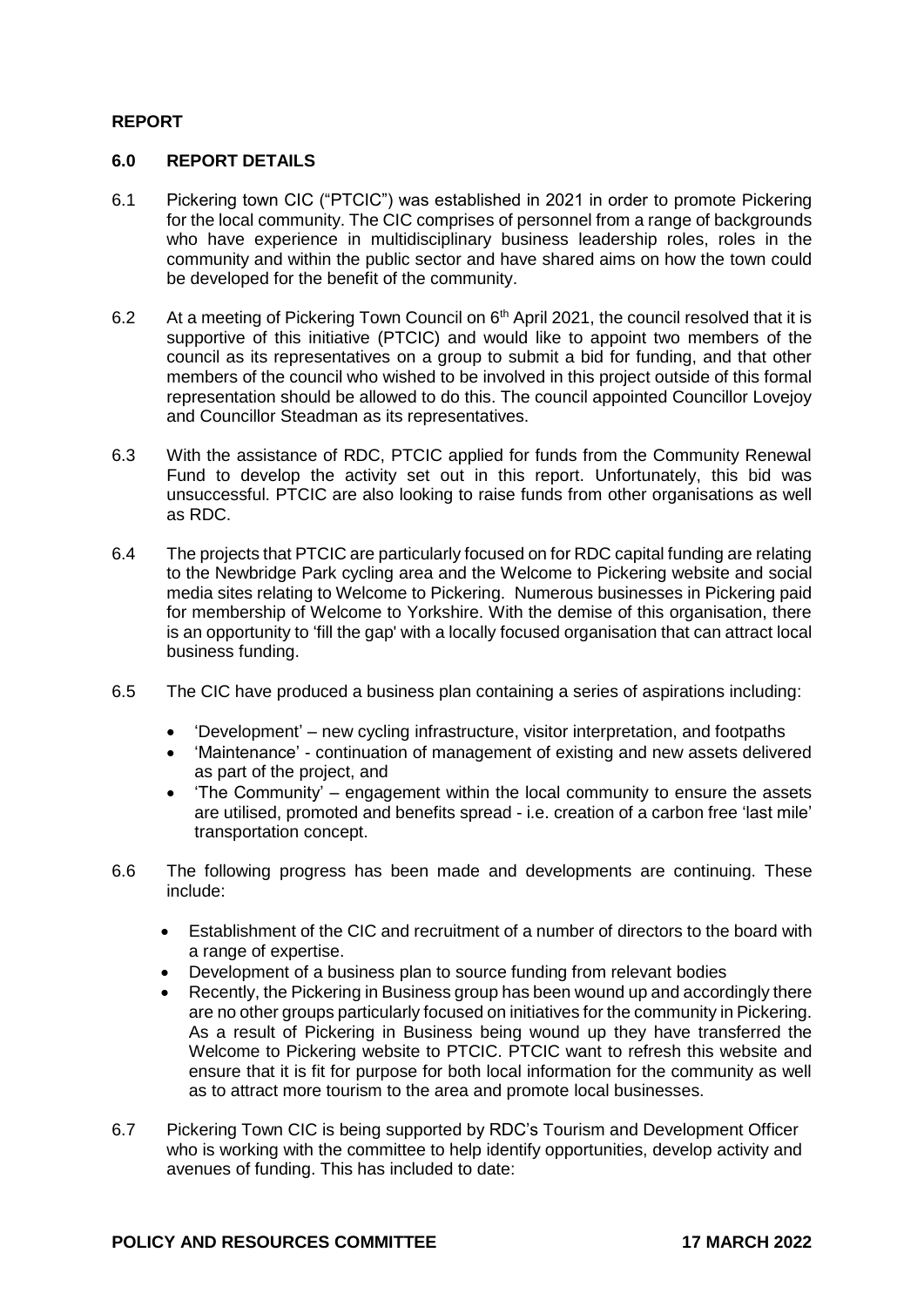- introductions to funding providers and opportunities
- development and submission of a Community Renewal Funding application to North Yorkshire County Council to support cycling activity via revenue funding, which although was unsuccessful has led to wider discussions around developing a business plan.

### **Pickering Town Community Interest Company Business Plan:**

6.8 A business plan has been developed to provide a strategic framework for establishing Pickering as Yorkshire's cycling hub, to provide additional/improved facilities to both Pickering residents and visitors.

Initially the focus was an application for £261,000 from the UK Community Renewal Fund ("CRF"). The CRF bid was encouraged and supported by our local MP as well as the York & North Yorkshire Local Enterprise Partnership. Unfortunately that application was unsuccessful therefore funding is now being sought from Ryedale District Council.

- 6.9 The Business Plan programme will deliver eight key ambitious objectives for the next ten years. This includes:
	- Build an ambitious vision as 'Yorkshire's Cycling Hub 'to unite the town and deliver a sustainable commitment towards harnessing active travel within the local community, businesses and landowners.
	- Re-invigorate the town centre as the base and location for cyclists and families creating a café culture to stimulate new opportunities within the town centre.
	- Connect local communities through safe cycling routes, promoting active travel and associated health and carbon reduction benefits.
	- Innovate both through a unique digital mapping app and through feasibility studies to create integrated opportunities with local tourism assets such as the North Yorkshire Moors Railway.
	- Invest in existing local cycling assets i.e. Newbridge Park to take it from something good to something great
	- Incorporate links between Newbridge Park and the Community Park to improve access to both
	- Train and provide access to local cycling guides who may also provide cycling proficiency lessons
	- Encourage third parties to provide access to rental bikes/equipment to support the growing interest in wellness tourism post pandemic.
- 6.10 To the rear of Pickering Castle is the area known as Newbridge Park which is owned by the Duchy of Lancaster and leased to Newbridge Park Ltd. This has been a very successful off-road cycling area for the local community particularly for young people and is an excellent facility for Pickering. Residents and visitors can enjoy mountain biking, walking or picnicking in a wonderful woodland setting right on the edge of the town.

There are mountain bike cross-country trails and a skills park, footpaths and a family picnic area in the formerly neglected woodland. Locals and visitors can enjoy family walks in a wonderful woodland setting and a long term woodland management plan aims to reintroduce native species.

Plan showing location and size of Newbridge Park (Solid line area also showing footpaths)

### **POLICY AND RESOURCES COMMITTEE 17 MARCH 2022**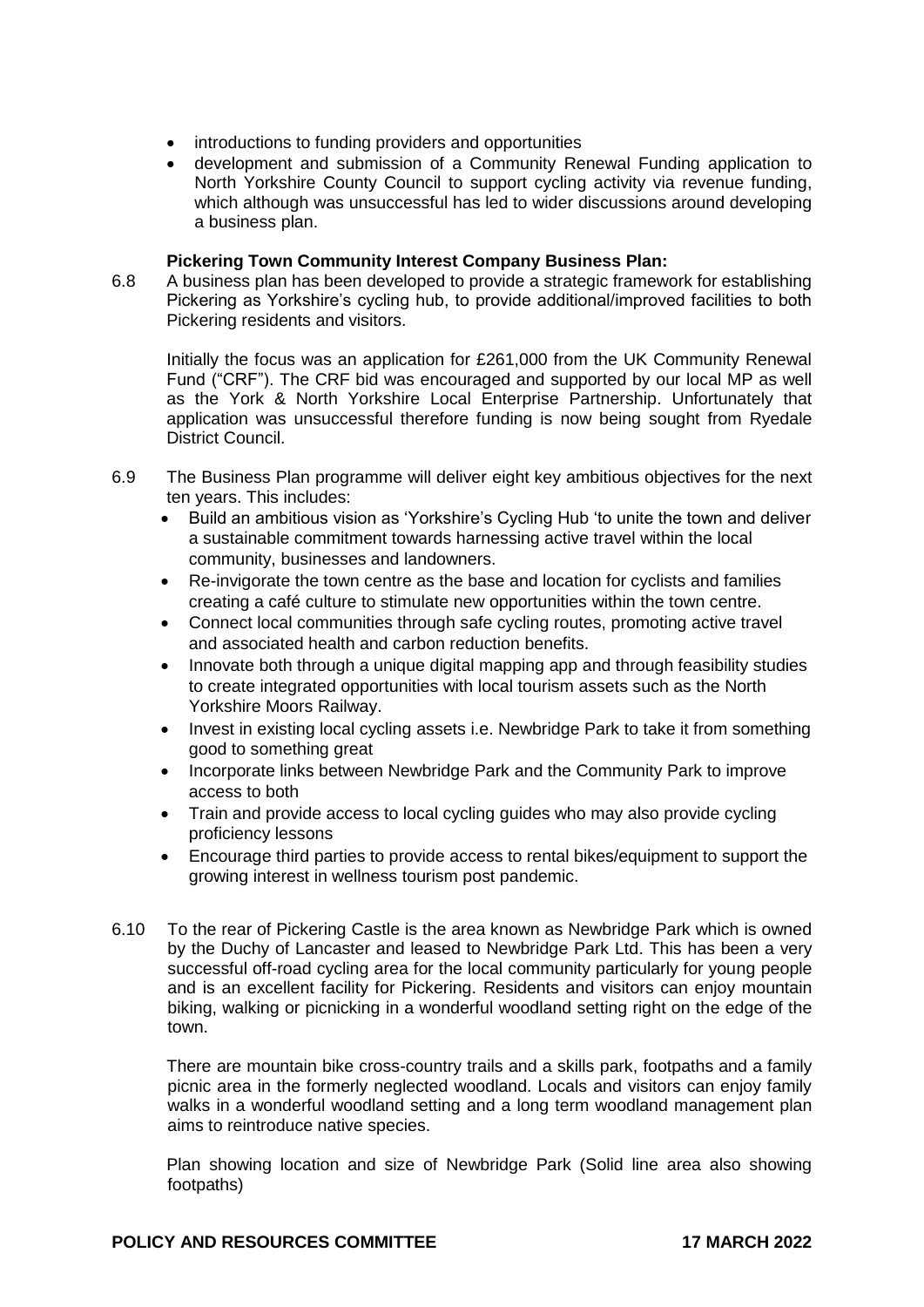

For detailed information re Newbridge Park please refer to its website <http://www.newbridgepark.co.uk/>

Newbridge Park Ltd is a company limited by guarantee and has five directors, however the committee are looking to relinquish their responsibility of the land due to other commitments. In order to ensure that this community facility can be maintained and restored as well as improved PTCIC is looking to take over the area if it can ensure that it can raise the capital funding required to do so. The area is currently leased from the Duchy of Lancaster and access to the area is through woodland paths, and the intention would be to reassign the lease.

If the funding allocation were to be successful PTCIC will enter into discussions with the Duchy of Lancaster estate on the transfer of the lease from Newbridge Park Ltd and would become the leaseholder over a new 10 year term. At the end of the term the lease would be reviewed with regards to continuation. If Newbridge Park Ltd ceases to operate and the land not be maintained, the land must be returned to its original condition, ultimately meaning the asset would be lost as a community asset. A significant amount of work has been undertaken at Newbridge Park to provide mountain biking and walking routes in a scenic environment.

6.11 The Business Plan has been developed to strategically consider all aspects of activity and its potential but is realistic in its ambitions. The open willingness to work with partners and explore opportunities demonstrates a strong strategic direction for the project.

### 6.12 **Grant Request:**

The Business Plan identifies areas for capital improvements which would improve the facilities and appeal of Pickering as an outdoors activity hub. The areas identified for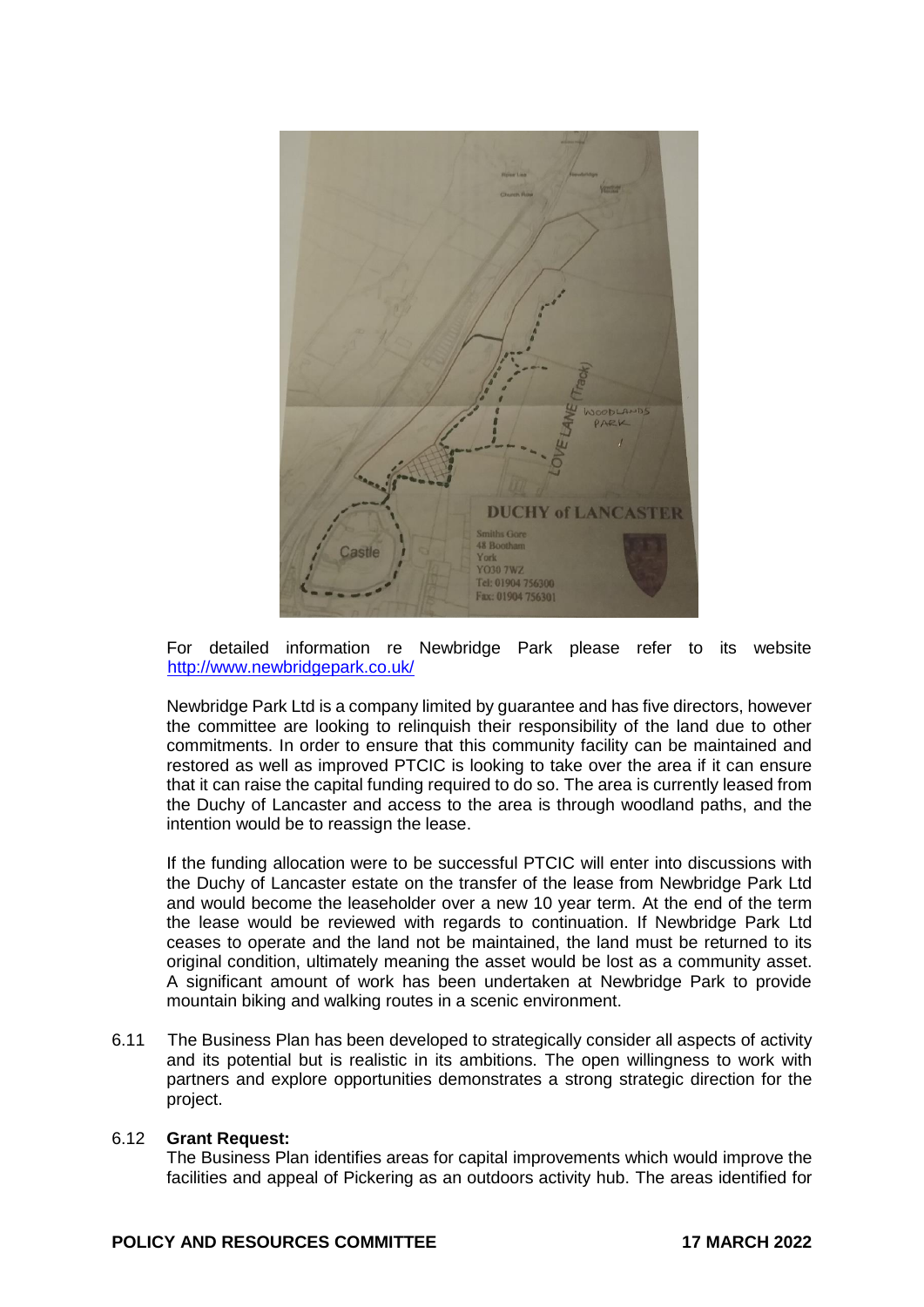improvements are:

# **Newbridge Park**

The capital funding required for Newbridge Park includes the following costs which have been sought from quotes from current stakeholders:

- Management of mature trees in the area to ensure that the area is safe for purpose (£15,000)
- Improving the cycling tracks which have been worn over many years  $(E13,000)$
- Adding a pump skills track for younger riders in the area (a looped sequence of rollers and berms (swoopy, banked turns) for bike riders) - £TBC
- Lease costs for 10 years to Duchy Of Lancaster for the Newbridge Park site (£5,000)
- Insurance costs for 10 years re Liability insurance for the area  $-$  (£7,000)
- New signage between the town, Newbridge Park and the Community Park– (£2,500)
- Bike maintenance station  $-$  (£1,500)
- PR & website (£5,000)

An additional element of this project is to link Newbridge Park to the Pickering Town Community Park.

At present there is a very poor woodland path which is quite difficult to negotiate which links Newbridge Park to the Community Park. Given the number of families and young people who now access the Community Park, which is expected to increase with additional facilities being proposed by Pickering Town Council, including an outdoor gym and skateboard park, it is felt that having a quality safe off-road link between Newbridge Park and the Community Park would provide an improved and safer access to encourage use of both facilities for residents and visitors. Currently access to the Community Park requires a walk along Whitby Road which is a busy road and hence not friendly for walkers, cyclists and people with pushchairs or wheelchairs. Other alternatives are to walk through a housing estate and access via Love Lane.

In order to provide the link between Newbridge Park and the Community Park a small strip of land of about 150m would need to be acquired from two private owners so that the existing footpath can be made both wider and safer to enable people to do this link on foot and/or with pushchairs and bicycles.

This new improved link would enable people to come up through Pickering town along Castlegate to Pickering Castle and then using the footpaths that circumnavigate the castle get to the junction whereby they could go up through the woods to the Community Park or along to Newbridge Park. A safer and more attractive option than the other routes that access the Community Park. *As of 21 February 2022, Pickering Town Council have committed to funding and managing this aspect of activity with a view to utilising Community Levy Infrastructure funding.*

To complement activity at Newbridge Park additional activity would be undertaken to boost the profile of Pickering as a destination for active outdoors activity:

- Pickering The Great Outdoors website and associated digital marketing to improve the profile of the destination of Pickering and attract visitors to the area– (£24,250)
- 10 secure bike stands at key locations within Pickering to support active travel and complement cycling route developments including Malton – Pickering and the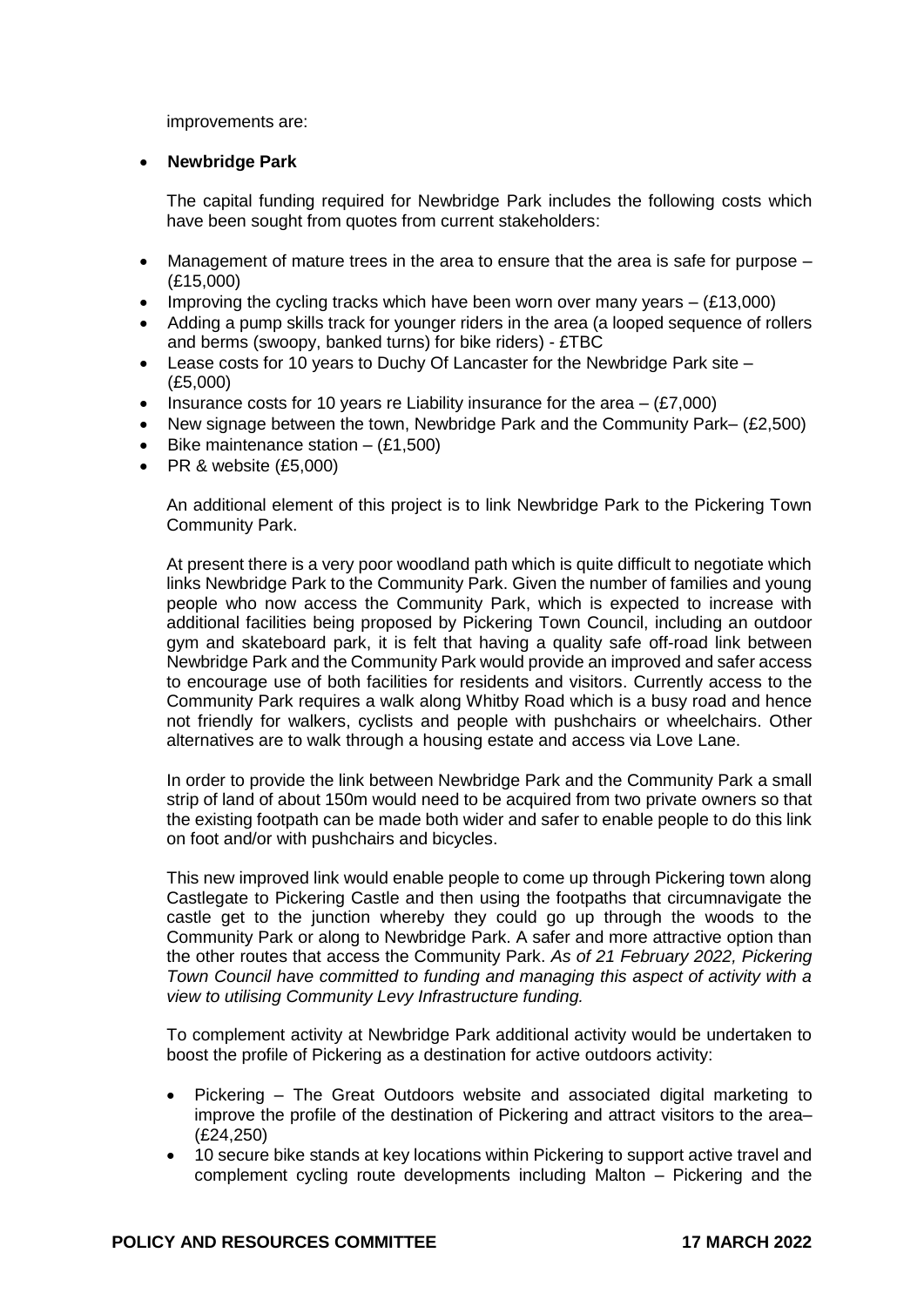North York Moors Cycle Way– (£30,000)

- 100 charging units for e-bikes available to businesses to support the growing trend of ebikes and facilitate multi-generation family friendly cycling groups– (£15,000)
- Training cycle guides/teachers on cycle maintenance (£15,000)
- Setup staff costs to deliver all activity, to include one project manager to manage the funding allocation and delivery of the activity on an 18 month fixed term contract. Flexible working arrangements to include office base or home – (£50,000).

Total identified costs amount to £183,250.

- 6.13 The aforementioned objectives would deliver the following outputs:
	- Building an ambitious vision as 'Yorkshire's Cycling Hub'
	- Creation of a dedicated online presence and new material to promote the area as a cycling hub.
	- Launch Pickering Town Community Interest Company to drive community ownership of the vision and ambitions.
	- Reinvigorating the town centre.
		- Create a new opportunity for third parties to provide rental bikes, for both able and disabled cyclists.
		- Stimulate town centre collaboration
			- Secure cycle racks
			- Maintenance/E-bike charging points for bicycles
			- Improved signage for cyclists and tourists generally
			- Establishing a cycling friendly code for local businesses
		- Supporting carbon neutral or even carbon negative active tourism with related health benefits.
	- Connecting local communities
		- Mapping and promoting safe cycling routes between rural villages, towns and attractions
		- Leverage the Pickering to Malton cycle route creating a link between Yorkshire's Food Capital and Yorkshire's Cycling Hub
		- Create formal links to local cycle areas such as Newbridge Park and Dalby Forest
		- Provide new skills and employment opportunities by training cycle guides
		- Measuring and monitoring air quality
		- Sustainable tourism supporting the economies of Pickering and surrounding villages
		- Work with NYCC Highways department to explore opportunities for new and improved safe cycle routes
		- Securing the operation of Newbridge Park and associated recreation opportunities the site presents to the community of Pickering and it's visitors
	- Innovating through digital and feasibility studies
		- Develop a specialist digital mapping system that provides a clear digital, interactive map of Pickering and surroundings with easy-to-use navigation systems and search facility. Allowing a search as specific as "30-minute walks from here" or "cafe". Instant information would be overlaid on top of the interactive map allowing for every business/event organiser to upload and maintain information
		- Conduct feasibility studies to explore new/improved cycle lanes such as links to local villages using old railway lines
		- Undertake a feasibility study to explore opportunities to create one-way cycle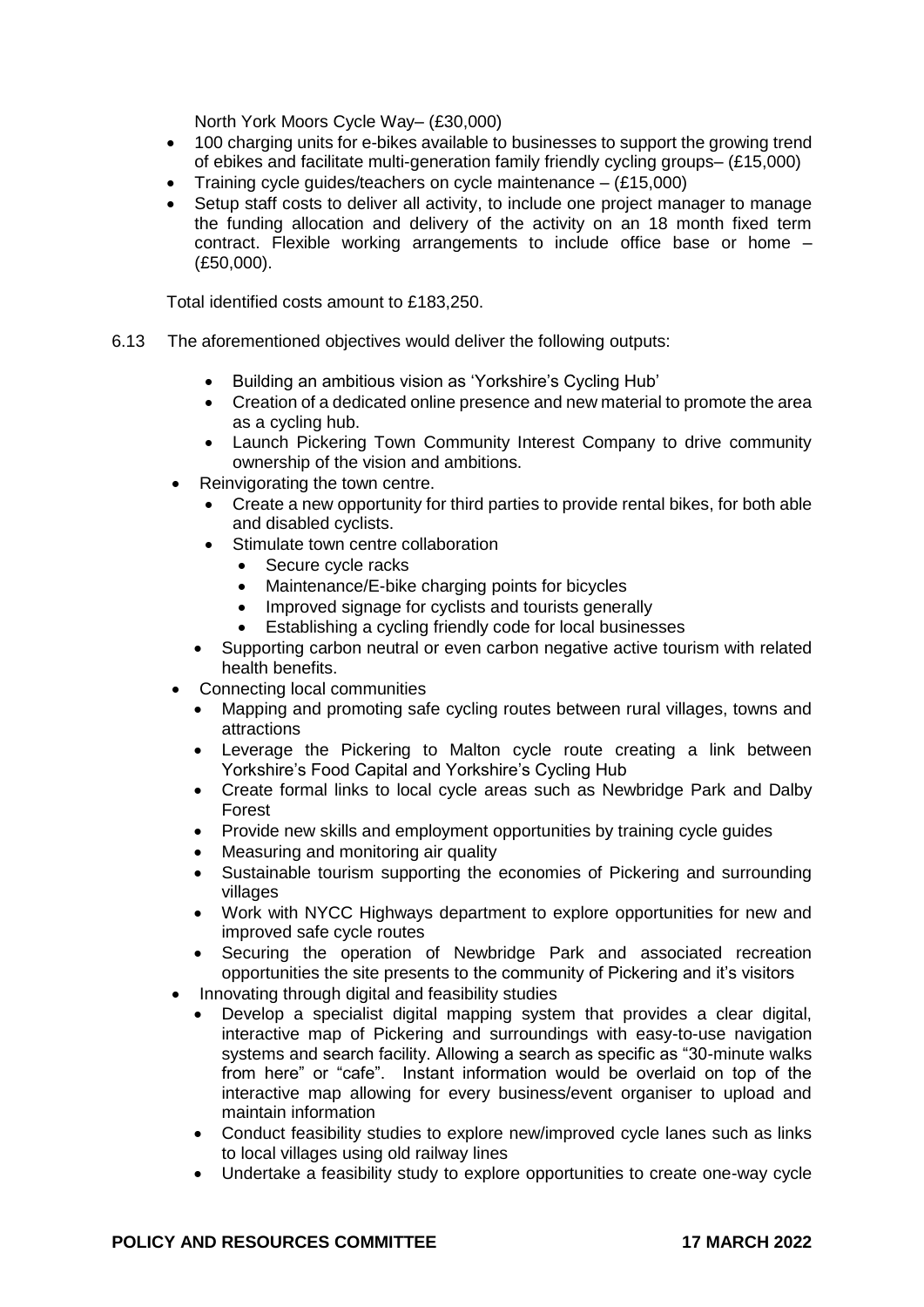friendly public transport tickets to create exciting new routes accessible to less experienced cyclists. E.g. with North Yorkshire Moors Railway one-way ticket to Grosmont and cycle back

Activities in the grant request and business plan are all aimed at improving access to a much needed public space, amenities and the profile of the destination of Pickering. Activity has been determined based in particular on the response to resident consultations undertaken by Ryedale District Council and Pickering Town Council over the last three years in relation to improvements residents would like to see to improve the town. Both a Ryedale District Council Place Standards consultation activity carried out in 2019 and a more recent survey undertaken by the Town Council in June of 2021 asked young people aged 10-16 what facilities they wanted to see in Pickering and access to outdoors recreation facilities came out as a priority.

Investment in this project will support the aims of Ryedale District Council's Plan 2020- 24 under the following strands:

- Promoting health and wellbeing for all by offering leisure facilities and access to physical activity.
- Promotion of the Ryedale's market towns and the area for active recreation.
- Improving air quality in our market towns by tackling congestion and promoting sustainable transport and commerce.
- Opening cycle and walking routes and identifying new ways to link our communities in sustainable ways.
- Supplement activity set out in the Destination Development Plan 2020-2023 to help promote and develop the Ryedale tourism sector and visitor economy through supporting product development and delivering marketing and promotional campaigns – particularly around improving the area as a place for outdoors recreation and eco-tourism.
- Support funding for new developments and improve existing facilities with key stakeholders.
- 6.14 RDC members previously voted to ring-fenced £200,000 towards community use in Pickering and to date £25,000 of this allocation has been awarded, to CaVCA for use on the Hungate Centre, the balance sits within the council's reserves. Pickering Town Community Interest Company would like to request the remaining allocation (£175,000) from the council's reserves to support these identified areas of activity. The balance of costs will be sought from other organisations, both public and private sector, however if Ryedale DC funding does not materialise the project is unlikely to progress.
- 6.15 Support for this project could help stimulate further external funding from other sources i.e. Pickering Town Council, North York Moors National Park tourism grants scheme, larger private sector organisations within Pickering and help leverage smaller business contributions towards website advertising. These revenue streams have been identified as income to support capital activity and the ongoing maintenance costs associated with the Newbridge Park development and digital marketing activity.
- 6.16 The following key developments by Pickering Town CIC demonstrate their willingness to develop the plan of activity collaboratively and strategically:
	- a strategic approach to activity delivery developed through community and professional consultation
	- volunteer development through new policies and procedures
	- a business plan addressing key areas of strategic development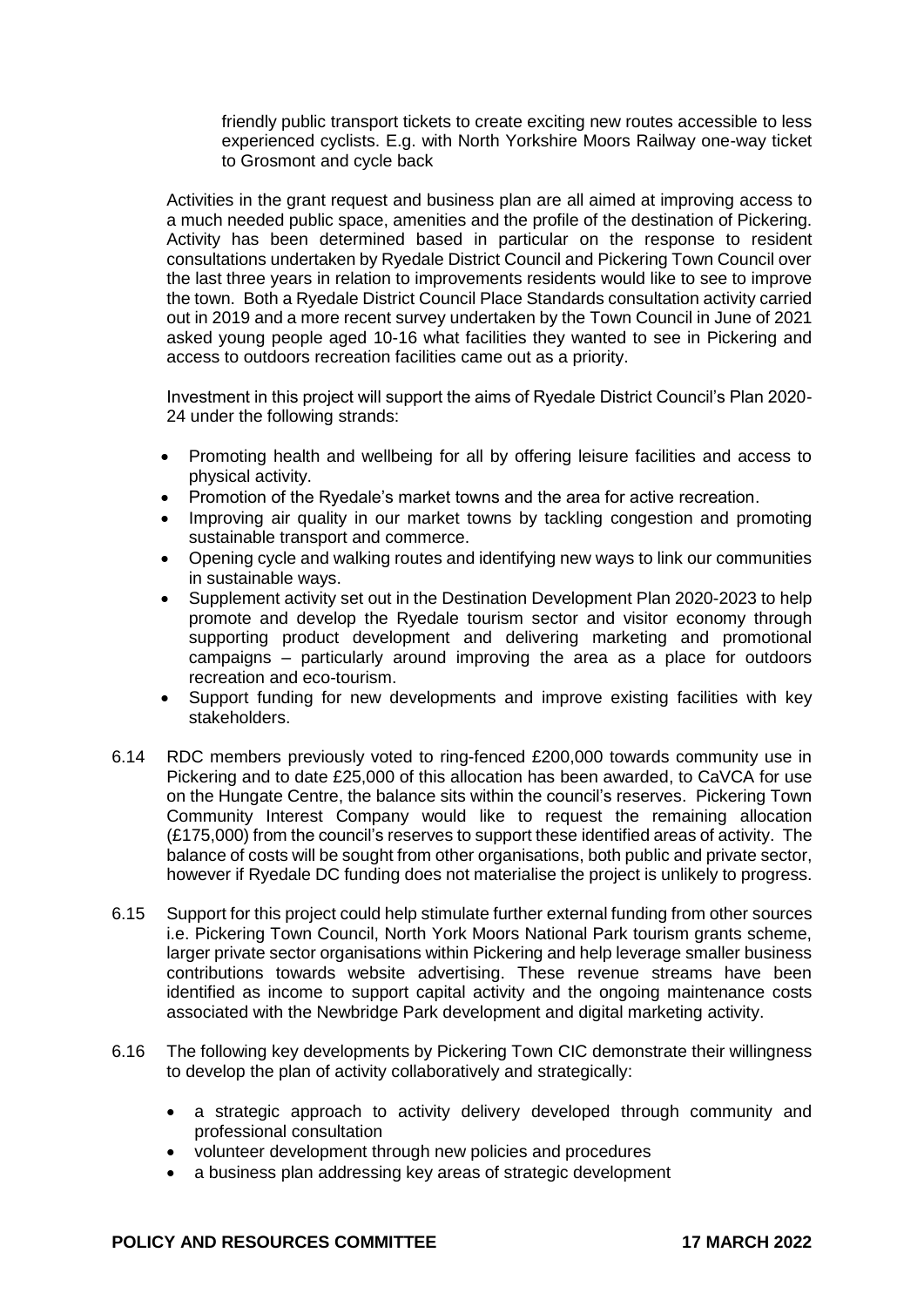- improved development of business and community networks with local groups
- an effort to work collaboratively both locally and regionally
- 6.17 A decision is requested on whether the Policy and Resources committee will support the release of funds for all or part of the work outlined.

# **7.0 IMPLICATIONS**

- 7.1 The following implications have been identified:
	- a) Financial:

£175,000 to contribute towards the cost of the activity identified in the grant request. This amount has been set out in the Capital Programme in the revised Financial Strategy, subject to Council approval. Without agreement of financial support there is concern that the project will not be able to progress with the developments set out in the CIC's business plan. Funding will kick start activity and encourage further funding from other stakeholders, including Pickering Town Council who are supportive of the activity outlined between Newbridge Park and the Community Park. Financial support would demonstrate to local businesses a will to develop Pickering with a focussed cohesive plan and support help unlock private sector income from businesses who are currently not investing in the marketing or promotion of Pickering as a tourism destination. If public funding were not to materialise then elements of capital activity would be removed or downsized from the proposed activity, these include:

- A reduction in the number of bike stands
- Removal of charging units for ebikes
- Removal or reduction in the number of training cycle guides/teachers to support active travel opportunities

At present, all capital activity is forecast to be completed by April 2023 further to discussions with stakeholders.

b) Legal

If all or part of the financial request is granted, the legal team can draw up a grant agreement with approved terms and conditions.

c) Other (Equalities, Staffing, Planning, Health & Safety, Environmental, Crime & Disorder)

All necessary health and safety protocols to be followed if the works outlined in the grant request are to go ahead. These can be outlined in the terms and conditions of any grant awarded.

- Delivery of the project will have a positive effect upon:
	- i) Equality by making more of the developments available for those with disabilities;
	- ii) The environment by encouraging greater uptake of non-motorised forms of transport and providing greater opportunities for physical recreation the project will contribute towards a reduction in congestion and improved air quality;
	- iii) Climate change as above, the project will encourage greater uptake of non-motorised forms of transport with a resulting reduction in carbon emissions.